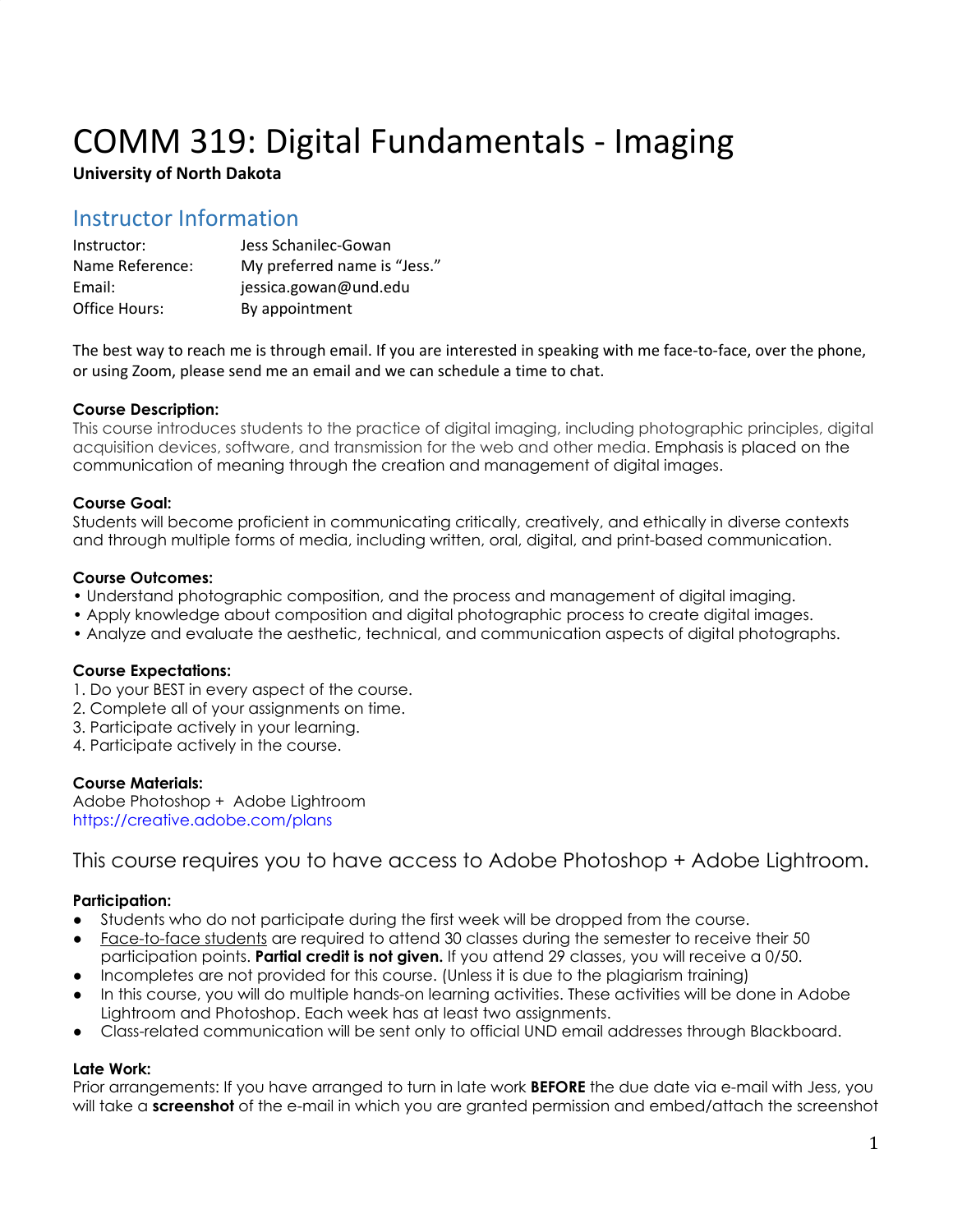to your late assignment(s). This will remind Jess and/or the teaching assistant(s) that your late work can be turned in for **full credit**.

Life happens: If you are late to turn in your assignments for any reason, you can receive a maximum of half credit if you turn in the assignment within one week of the due date. Example: Your computer broke. You missed the 11:59PM deadline on Sunday, July 10<sup>th</sup>, so you turn in your assignment on Monday, July 11<sup>th</sup>. You will get 5/10 points instead of 10/10. If you turn in your assignment on July 25<sup>th</sup>, this would be more than a week late, so you will get a zero (0/10).

**Schedule**: Each item in blackboard is located in a weekly folder. Each folder has the due dates listed. All assignments will have corresponding rubrics and instructions in Blackboard.

**Points:** There are a total of 500 points in this course.

- $A = 450 500$  points
- $B = 400 449$  points
- $C = 350 399$  points
- $D = 300 349$  points
- $F = 299$  points and below

## **Academic Dishonesty - Course:**

Specific for this course: All imagine you do not capture on your own (ex. Ones you find online) will need to have a source location such as a website or photographers name under the photo. This can be a hyperlink.

## **Academic Dishonesty - Department:**

Department of Communication at the UND is committed to promoting scholarly integrity. To that end, you will be asked to complete (or verify that you have previously completed) training in how to avoid plagiarism. You can complete this training by logging onto:

#### https://www.indiana.edu/~academy/firstPrinciples/certificationTests/index.html

You are required to complete this training even if you may have received other plagiarism training. Once completed, please upload the completion certificate to the course's Blackboard site. Completion of this training will be necessary to pass the course. That is, failure to document that you have completed the training will result in the grade of Incomplete (unless you are earning a D or F; those grades will be posted).

Upon the completion of the plagiarism training module, you must understand that there is no legitimate excuse for committing intentional or unintentional plagiarism. It is also expected that you will do everything you can to avoid committing academic dishonesty. If you are not clear whether or not certain practices are violations of academic dishonesty, please do not hesitate to email me, come to the office hours, or make an appointment for further discussion.

#### **Academic Dishonesty - UND:**

*Scholarly integrity.* The strength of the academic community depends on scholarly, professional, and personal integrity. Researchers create lasting impacts on the world with their research by inspiring free exchange of ideas while honoring others' original contribution. All students are subject to the University of North Dakota (UND) Code of Student Life, including issues of academic dishonesty. Academic dishonesty includes, but is not limited to, cheating, plagiarizing, fabricating of information or citations, conspiring in acts of others' academic dishonesty, having unauthorized possession of examinations, submitting work of another person or work previously used without the instructor's written approval, or tampering with the academic work of other students. It is presumed that any submitted outcomes (e.g., presentations, essay, tests, peer reviews) with your name are your original work. You may use material or ideas from other sources, but proper references must be given. Discussion of your final proposal is encouraged, but a source reference must be given to the ideas you obtain from your peers. Each student is required to prepare and complete the homework assignments and exams on their own. Duplication of the solutions such as computer syntax and output in whole or in part is considered plagiarism. Academic dishonesty will be penalized by a failing grade on the assignment in which dishonesty practices are detected, a failing grade in the course, and/or referral to Office of Student Rights & Responsibilities (OSRR). All students are understood to comply with the UND code of student conduct, including academic dishonesty policies, available online: <https://und.edu/code-of-student-life/>